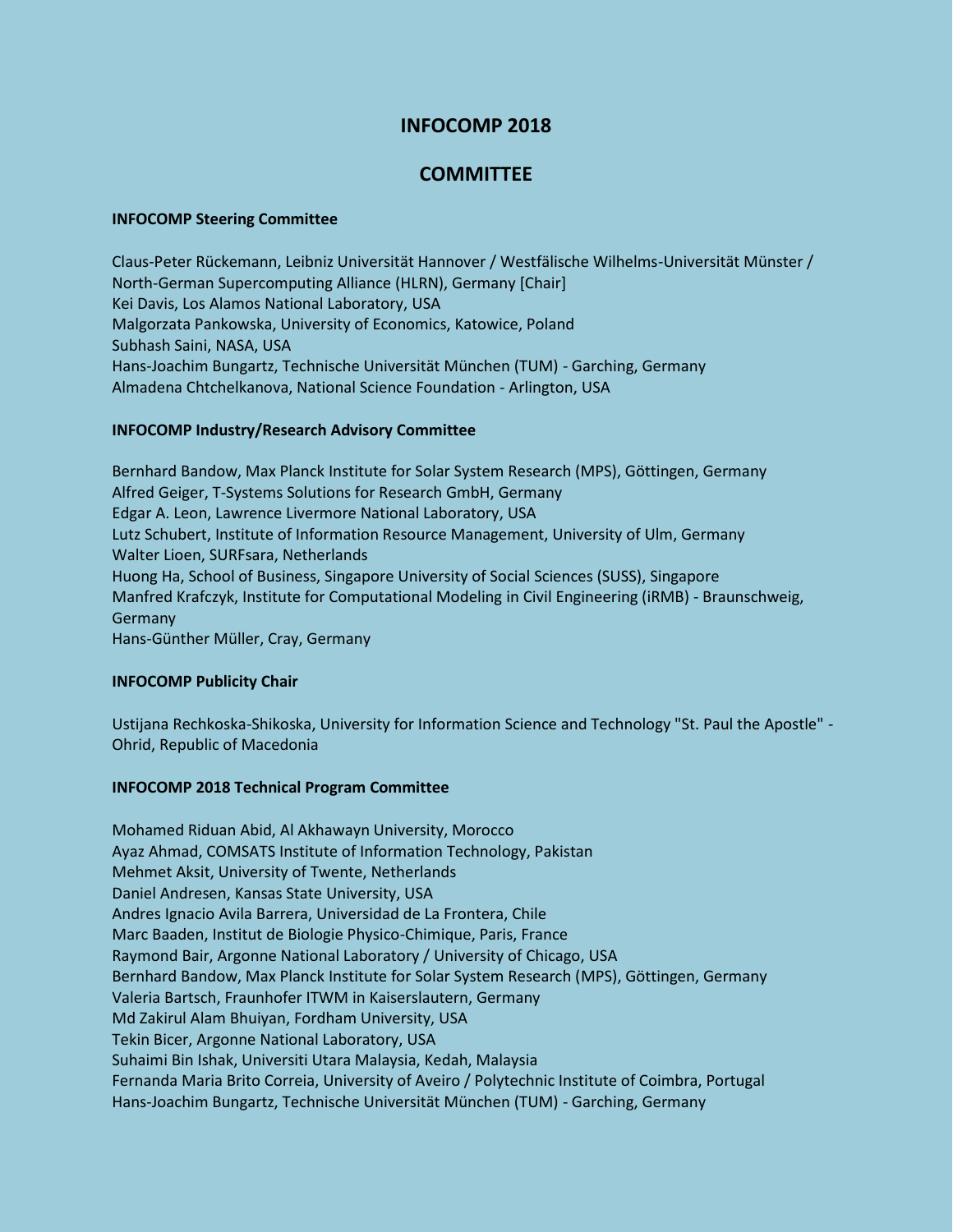Xiao-Chuan Cai, University of Colorado Boulder, USA Nicola Calabretta, Institute for Photonic Integration (IPI), The Netherlands Ralph H. Castain, Intel Inc., USA Hsi-Ya Chang, National Center for High-Performance Computing, Taiwan Jian Chang, Bournemouth University, UK Shuai Che, Advanced Micro Devices, USA Albert M. K. Cheng, University of Houston, USA Almadena Chtchelkanova, National Science Foundation, USA Christian Contarino, University of Trento, Italy Noelia Correia, University of Algarve | CEOT (Center for Electronics, Optoelectronics and Telecommunications), Portugal Vitalian Danciu, Ludwig-Maximilians-Universität München, Germany Kei Davis, Los Alamos National Laboratory, USA Amine Dhraief, ESEN/HANA Research Lab - University of Manouba, Tunisia Vanessa End, GWDG, Germany Iman Faraji, Nvidia Corp., Canada Ian Flood, Rinker School, College of Design, Construction and Planning - University of Florida, USA Felix Freitag, Politechnical University of Catalonia, Spain Steffen Frey, Visualization Research Center - University of Stuttgart, Germany Munehiro Fukuda, University of Washington, Bothell, USA Alfred Geiger, T-Systems Solutions for Research GmbH, Germany Birgit Gersbeck-Schierholz, Leibniz Universität Hannover, Germany Franca Giannini, IMATI-CNR, Italy Vincenzo Gulisano, Chalmers University of Technology, Sweden Yanfei Guo, Argonne National Laboratory, USA Shakhmametova Gyuzel, Ufa State Aviation Technical University, Russia Huong Ha, School of Business, Singapore University of Social Sciences (SUSS), Singapore Mahantesh Halappanavar, Pacific Northwest National Laboratory, USA Raoudha Den Djemaa Hamza, Higher Institute of Computer Sciences and Technology Communication of Hammam Sousse / MIRACL - Sfax University, Tunisia Houcine Hassan, Universitat Politècnica de València, Spain Thomas Heller, Friedrich-Alexander-Universität Erlangen-Nürnberg, Germany Enrique Hernández Orallo, Universidad Politécnica de Valencia, Spain Gonzalo Hernandez, Universidad de Santiago de Chile, Chile Daniel Holmes, EPCC | The University of Edinburgh, Scotland, UK Friedrich Hülsmann, Gottfried Wilhelm Leibniz Bibliothek, Hannover, Germany Miaoqing Huang, University of Arkansas, USA Sergio Ilarri, University of Zaragoza, Spain Neena Imam, Oak Ridge National Laboratory, USA Haziq Jeelani, Galgotias University, India Jinlei Jiang, Tsinghua University, Beijing, China Eugene B. John, The University of Texas at San Antonio, USA Seifedine Kadry, Beirut Arab University, Lebanon Izabela Karsznia, University of Warsaw, Poland Nicolas Kemper Valverde, Universidad Nacional Autónoma de México, Mexico Amin Khan, UiT The Arctic University of Norway, Tromsø, Norway Jinoh Kim, Texas A&M University-Commerce, USA Alexander Kipp, Robert Bosch GmbH, Germany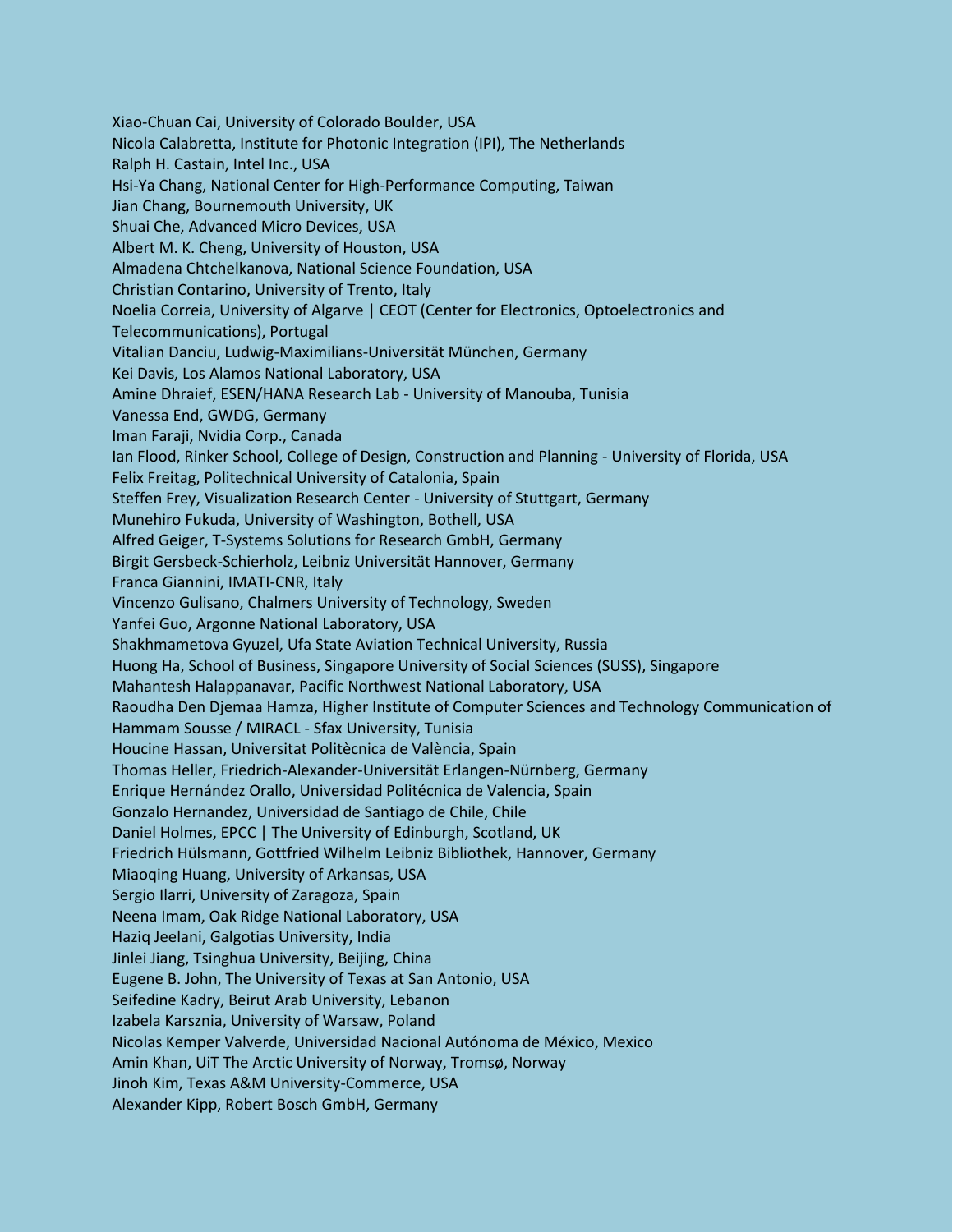Stefanos Kollias, University of Lincoln, UK

Zlatinka Kovacheva, Department of Mathematics and Applied Sciences, Middle East College - Muscat, Oman

Manfred Krafczyk, Institute for Computational Modeling in Civil Engineering (iRMB) – TU Braunschweig, Germany

Bettina Krammer, MoRitS, Bielefeld University & Bielefeld University of Applied Sciences, Germany Rolf Krause, Università della Svizzera italiana, Switzerland

Herbert Kuchen, Westfälische Wilhelms-Universität Münster, Institut für Wirtschaftsinformatik, Germany

Kalyan Kumaran, Argonne Leadership Computing Facility, USA

Sonal Kumari, Robert BOSCH, Bangalore, India

Robert S. Laramee, Swansea University, UK

Edgar A. Leon, Lawrence Livermore National Laboratory, USA

Yiu-Wing Leung, Hong Kong Baptist University, Kowloon Tong, Hong Kong

Elżbieta Lewańska, Poznan University of Economics and Business, Poland

Xin Li, Johns Hopkins University, USA

Yanting Li, City University of HongKong, China

Jaehan Lim, Kwangwoon University, South Korea

Walter Lioen, SURFsara, Netherlands

Iryna Lishchuk, Institut für Rechtsinformatik | Leibniz Universität Hannover, Germany

Maciej Liskiewicz, Universität zu Lübeck, Germany

Chin-Jung Liu, Michigan State University, USA

Piotr Luszczek, University of Tennessee, USA

Filippo Mantovani, Barcelona Supercomputing Center, Spain

António Manuel Duarte Nogueira, University of Aveiro - Instituto de Telecomunicações, Portugal

Alessandro Margara, Politecnico di Milano, Italy

Antonio Martí-Campoy, Universitat Politècnica de València, Spain

Nikolaos Matsatsinis, Technical University of Crete, Greece

Artis Mednis, Akero Systems, Latvia

Roderick Melnik, MS2Discovery Interdisciplinary Research Institute | Wilfrid Laurier University (WLU), Canada

Gabriele Mencagli, University of Pisa, Italy

Mariofanna Milanova, UA Little Rock, USA

Sangman Moh, Chosun University, Korea

Sébastien Monnet, University Savoie Mont Blanc - LISTIC, France

Hans-Guenther Mueller, Cray, Germany

Mithun Mukherjee, Guangdong University of Petrochemical Technology, China

Marian Mureșan, Babes-Bolyai University, Cluj-Napoca, Romania

Katsuhiro Naito, Aichi Institute of Technology, Japan

Syed Naqvi, Birmingham City University, UK

Lena Noack, Free University of Berlin, Germany

Ulrich Norbisrath, University of Applied Sciences Upper Austria (FH UA) Linz, Austria / George Mason University, USA

Krzysztof Okarma, West Pomeranian University of Technology, Szczecin, Poland

Aida Omerovic, SINTEF ICT, Norway

Malgorzata Pankowska, University of Economics in Katowice, Poland

Giuseppe Patane', CNR-IMATI, Italy

Ripon Patgiri, National Institute of Technology Silchar, India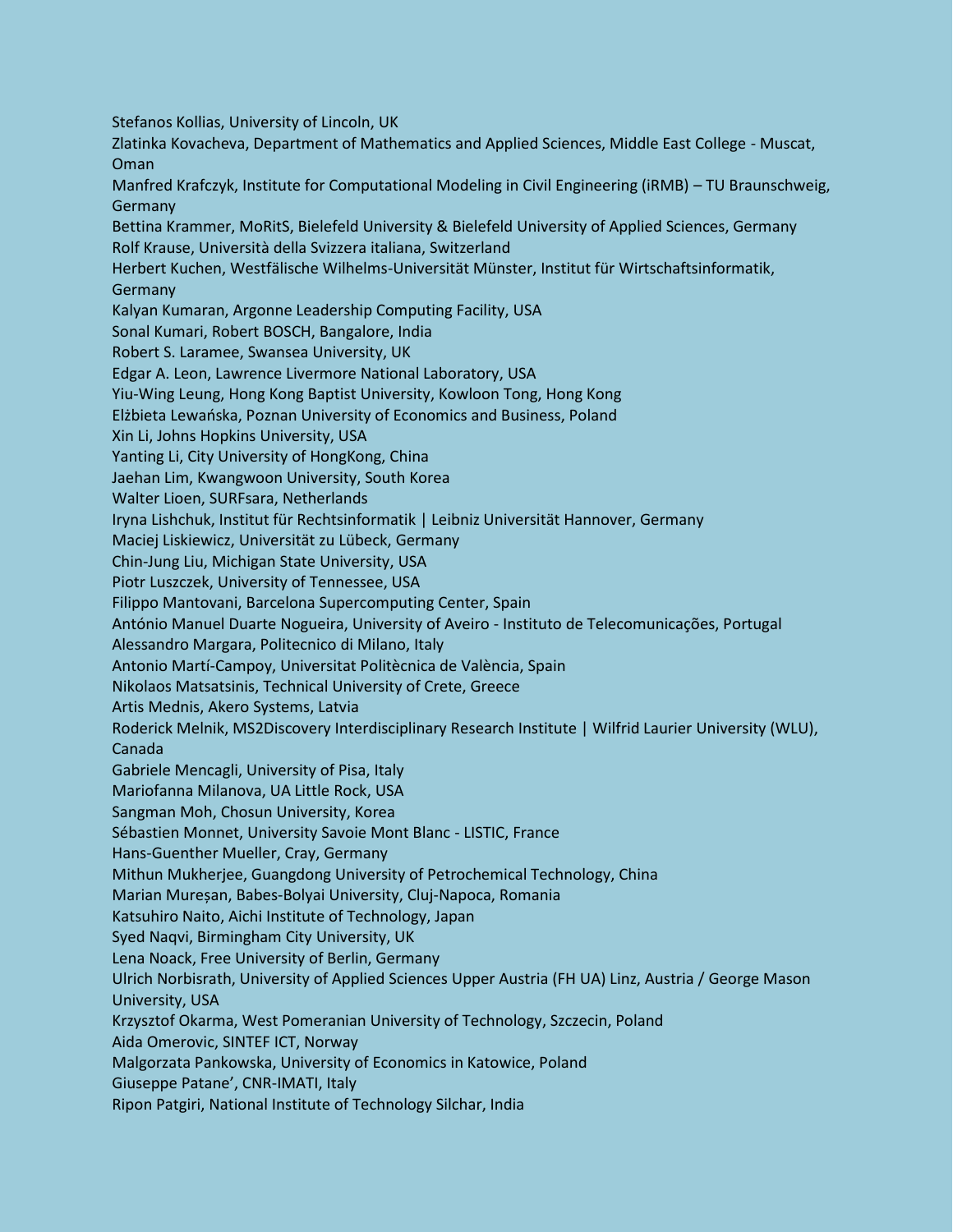Prantosh Kumar Paul, Raiganj University, India Ron Perrott, Oxford e-Research Centre | University of Oxford, UK Daniela Pöhn, Fraunhofer AISEC, Germany Simon Portegies Zwart, Leiden University, Netherlands Guillaume Puigt, ONERA, France Giovanni Puglisi, University of Cagliari, Italy Xin Qi, Microsoft, USA Francesco Quaglia, DIAG - Sapienza Universita' di Roma, Italy Elena Ravve, ORT Braude College, Israel Barbara Re, University of Camerino, Italy Carlos Reaño, Universitat Politècnica de València, Spain Ustijana Rechkoska-Shikoska, University for Information Science and Technology "St. Paul the Apostle" - Ohrid, Republic of Macedonia Yenumula B. Reddy, Grambling State University, USA Theresa-Marie Rhyne, Visualization Consultant, Durham, USA Mike Ringenburg, Cray Inc., USA Vincent Rodin, University of Brest, France Claus-Peter Rückemann, Westfälische Wilhelms-Universität Münster / Leibniz Universität Hannover / North-German Supercomputing Alliance, Germany Hakizumwami Birali Runesha, Research Computing Center | University of Chicago, USA Julio Sahuquillo, Universitat Politecnica de Valencia, Spain Subhash Saini, NASA, USA Sebastiano Fabio Schifano, University of Ferrara / INFN, Italy Lutz Schubert, Institute of Information Resource Management, University of Ulm, Germany Saeed Seddighin, University of Maryland, College Park, USA Mohamed Sedky, Staffordshire University, UK Tapan K. Sengupta, IIT Kanpur, India Rifat Shahriyar, Bangladesh University of Engineering and Technology, Bangladesh Theodore Simos, Ural Federal University - Ekaterinburg, Russian Federation | University of Peloponnese - Tripolis, Greece Christine Sinoquet, University of Nantes, France Estela Suarez, Juelich Supercomputing Centre - Forschungszentrum Juelich GmbH, Germany Rolf Sperber, Consultant, Huawei European Research Centre Munich, Germany Giandomenico Spezzano, CNR-ICAR & University of Calabria, Italy Przemyslaw Stpiczynski, Maria Curie-Sklodowska University, Lublin, Poland Mu-Chun Su, National Central University, Taiwan Hongyang Sun, Vanderbilt University, USA Javid Taheri, Karlstad University, Sweden Mahmut Taylan Kandemir, Pennsylvania State University, USA David Walker, School of Computer Science and Informatics, Cardiff, UK Xiaoyan Wang, Ibaraki University, Japan Yunsheng Wang, Kettering University, USA Zheng Wang, Lancaster University, UK Xianglin Wei, Nanjing Telecommunication Technology Research Institute, China Qiao Xiang, Yale University, USA Rengan Xu, Dell EMC, USA Reda Yaich, IMT Atlantique, France Qimin Yang, Harvey Mudd College, USA